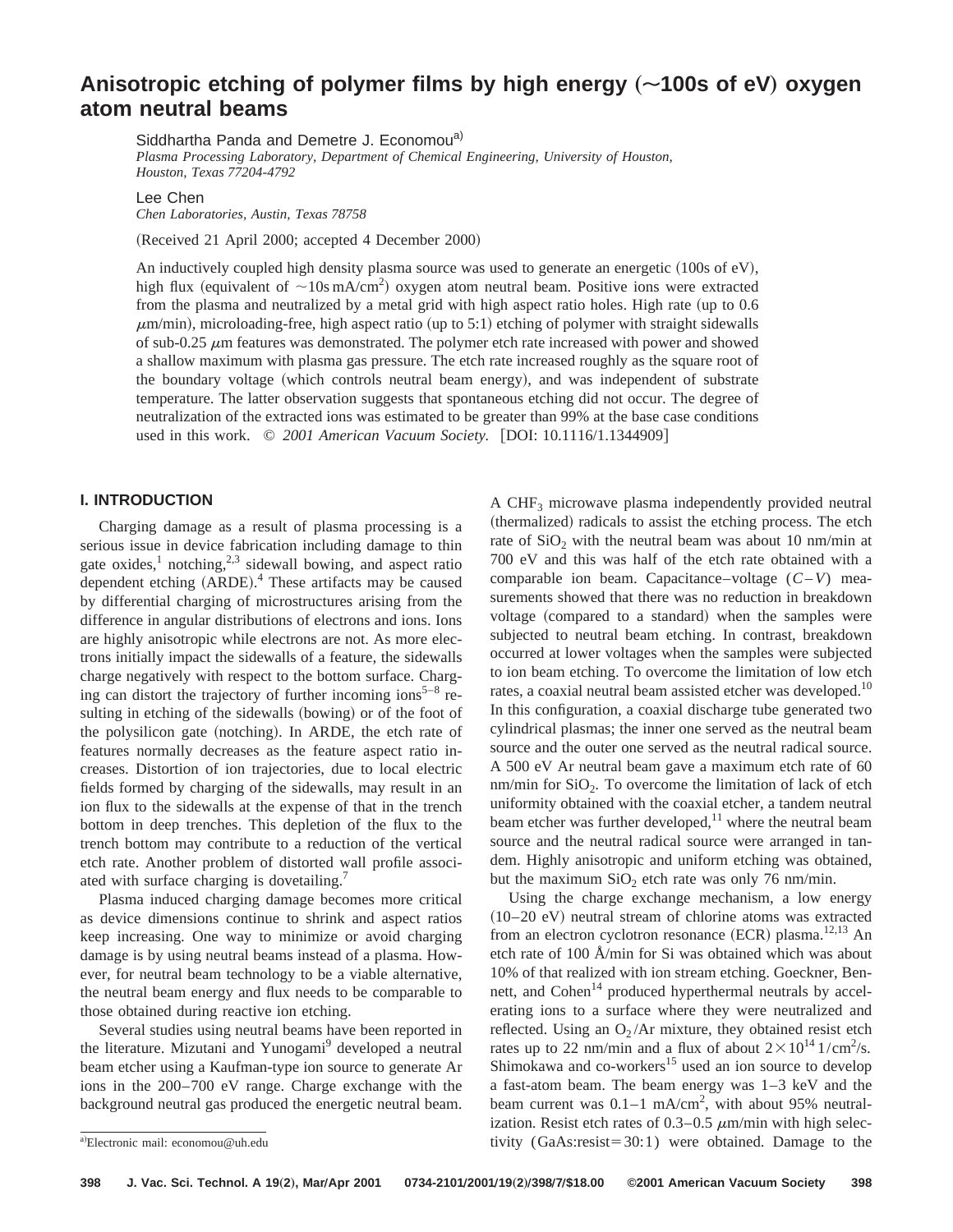

FIG. 1. Schematic of the neutral beam source.

wafers was low. However, micro-loading and sidewall bowing were observed. Chen and Yang,<sup>16</sup> used a grid to extract positive ions out of an inductively coupled plasma source. A second grid was used to neutralize these ions before interacting with a wafer downstream. They realized high rate anisotropic etching of polymer films.

Neutral beams with much lower  $(<10$  eV) energy have also been reported. Giapis, Moore, and Minton,<sup>17</sup> using a laser detonation technique, obtained a F-atom beam with a flux of  $2 \times 10^{14}$  atoms/cm<sup>2</sup>/s and energy less than 10 eV. The ion fraction was less than 1%. An etch rate of 300 Å/min for Si with 14% undercutting was obtained. Campos *et al.*<sup>18</sup> used laser vaporization of a cryogenic  $Cl<sub>2</sub>$  film to generate a hyperthermal (maximum energy  $6$  eV) molecular beam. The etch rate of Si with the energetic beam was greater than that with thermal chlorine by a factor  $>30$ . Using a hyperthermal beam  $(\sim 1$  eV) of molecular chlorine produced by free jet expansion of a  $Cl<sub>2</sub>$  gas heated in a graphite furnace, Suzuki, Hiraiska, and Nishimatsu<sup>19</sup> obtained highly anisotropic etching of poly-Si with an etch rate of 3.1 nm/min. Selectivity over  $SiO_2$  was more than 1000.  $C-V$  studies showed that the damage levels were much lower than those by plasma or ion beam processes. Using the same technique to produce hyperthermal Cl<sub>2</sub>, Ono *et al.*<sup>20</sup> etched GaAs at 1.5  $\mu$ m/min.

In this study, an energetic neutral beam of oxygen atoms was generated and used to etch polymer films. In contrast to Chen and Yang, $16$  a single extraction/neutralization grid was used greatly simplifying the system.

## **II. EXPERIMENT**

A schematic of the neutral beam source used in this work is shown in Fig. 1. An inductively coupled plasma is gener-



FIG. 2. Schematic of the near-gird region.

ated in the cylindrical ceramic (alumina) tube of  $2.7 \text{ cm}$  inside diameter and 8.4 cm length. Radio frequency power at 13.56 MHz (OEM-6, ENI Power Systems) is supplied through a matching network to a rf coil. The ceramic tube and the rf coil are immersed in de-ionized cooling water. The water temperature is controlled by a chiller (Model 2095, Forma Scientific). For the experiments reported here, the water temperature is fixed at 18 °C. A tunable accelerator circuit (including a tuning capacitor) taps a fraction of the power from the rf power supply to the rf accelerator electrode to generate a boundary voltage  $(V_b)$  that accelerates ions out of the plasma. The boundary voltage provides control of the ion energy and hence the neutral beam energy. The extracted ions pass through a neutralizer grid where they are neutralized. The rf grounded aluminum grid is 1 in. in diameter. The transparency of the grid is 38% with cylindrical holes 0.007 in. in diameter and 0.042 in. in height.

Figure 2 gives a schematic of the near-grid region. Neutralization can occur due to charge exchange collisions of the ions with the background neutrals or by surface neutralization on the grid. For plasma chamber pressures lower than 50 mTorr, the ion mean free path is larger than the sum of the sheath thickness and the gridhole length (grid thickness). Thus charge exchange is not expected to be a major contributor to the neutralization process. Neutralization is thought to occur by the grazing angle collision of ions with the grid surface. Ions coming out of the plasma have an angular spread of several degrees off normal. The periodically collapsing sheath over the grid holes causes a fraction of the ions to enter the holes with even larger angles off normal.

Figure 3 shows a schematic of the experimental setup. The neutral beam source is placed on the top flange of a 6 in. six way cross (MDC). Pressure in the plasma chamber is measured by a Baratron (MKS) with a readout unit (MKS) and the boundary voltage is charted on a digitizing oscilloscope  $(11401,$  Tektronix). Ultrahigh purity O<sub>2</sub> feed gas (Iweco, Houston, TX) is fed through a leak valve. The water cooled substrate holder, a 3.75 in. diameter hollow S.S. plate, is mounted on a 10 in. linear motion feedthrough (Huntington). The substrate water temperature is regulated by a chiller (Tempryte-HS-3500, Bay Voltex). Double sided carbon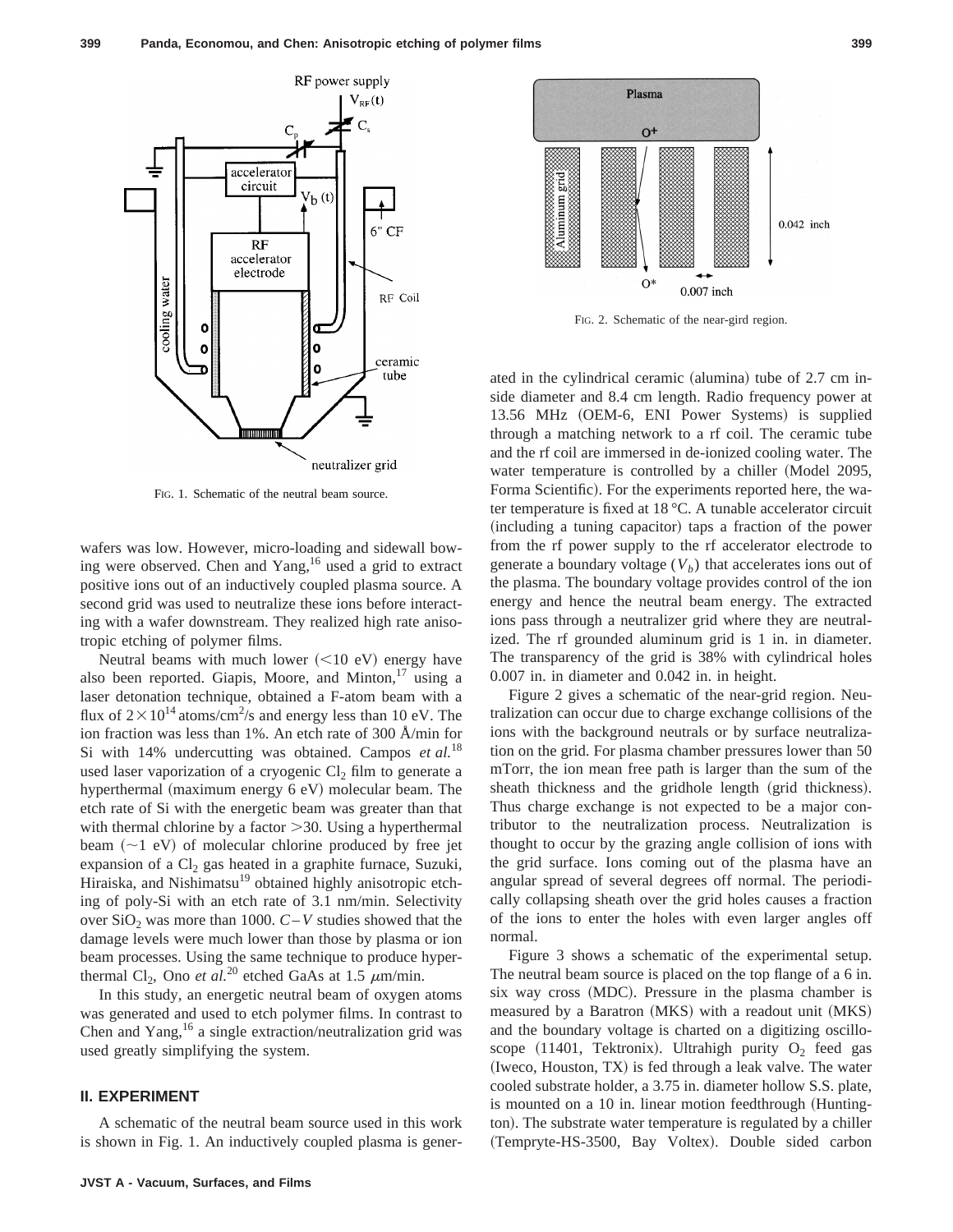

FIG. 3. Schematic of the experimental setup.

tapes (Electron Microscopy Sciences, Fort Washington, PA) are used to ensure good thermal contact of the sample with the substrate electrode. The downstream chamber is evacuated by a turbo-molecular pump (Turbovac  $360$  V, Leybold) backed by a mechanical pump (Trivac D25BCS, Leybold). An ion gauge  $(0572-K7360-301, \text{Varian})$  is used to measure the base pressure and the pressure at the downstream region with an ion gauge controller (Model 290, MKS). A stainless steel shutter can be moved over the sample to control the exposure time of the sample to the beam. A laser interferometry system  $(5 \text{ mW He-Ne laser at } 632.8 \text{ nm}, 3222H-PC,$ Hughes Aircraft Corp.) is used for *in situ* measurement of the etch rate of blanket films. Etch rates were also verified by profilometry.

Surface composition of sample films was determined using x-ray photoelectron spectroscopy  $(XPS)$ , using an aluminum x-ray source at 15 keV. Samples after etching were stored under dry nitrogen and were transferred quickly to the XPS chamber. Patterned wafers were analyzed by scanning electron microscopy (SEM).

## **III. RESULTS AND DISCUSSION**

Due to the high power density used in the source, a high degree of molecular oxygen dissociation is expected (O atom concentration greater than ten times the  $O_2$  molecule concentration), as predicted by a discharge model. $^{21}$  Thus, the dominant positive ions in the plasma and (consequently) the dominant energetic neutral species in the bean are expected to be  $O^+$  and O, respectively. The degree of positive ion neutralization was estimated as follows: The ion density in the plasma (in the  $10^{11}/\text{cm}^3$  range) was estimated from the ion saturation current measured by a Langmuir probe immersed in the plasma. The electron temperature (few  $eV$ ) was estimated by a computer simulation procedure as described in Ref. 21. Knowing the ion density and the electron temperature, a Bohm flux of positive ions was calculated (the plasma is essentially electropositive due to the high degree of dissociation of molecular oxygen). The expected ion flux entering the grid holes was calculated from the Bohm flux and the grid transparency  $(38%)$ . A planar probe placed 1 in. downstream of the grid was then used to measure the ion

TABLE I. Range of parameter values and base case conditions used for experimental work.

| Parameters                                   | Range        | Base case |
|----------------------------------------------|--------------|-----------|
| Power (W)                                    | $300 - 700$  | 500       |
| Plasma pressure (mTorr)                      | $10 - 50$    | 20        |
| Boundary voltage, $V_h(V)$                   | $70 - 160$   | 100       |
| Substrate temperature, $T_c$ <sup>o</sup> C) | $5 - 85$     | 20        |
| Grid-substrate distance, $d$ (cm)            | $3.5 - 13.5$ | 3.5       |
| Beam-substrate angle (degrees)               | $0 - 87.5$   | 0         |

current exiting the grid. The ratio of the downstream measured positive ion current to the ion current entering the holes of the grid was taken as the degree of neutralization. Using this procedure, the degree of neutralization was found to be  $>99\%$  for the base case conditions used in this work (Table I).

# **A. Blanket resist**

Samples of  $1.1$ - $\mu$ m-thick *i*-line resist on silicon were etched and various experimental parameters were varied to study their effect. The base case conditions used are shown in Table I, where  $V_b$  is the boundary voltage,  $T_s$  is the temperature of the substrate holder, and *d* is the grid-to-wafer distance. While studying the effect of a parameter, the rest are kept at the base case values unless mentioned otherwise. Error bars on the data points in the figures below represent the repeatability of the data from sample to sample.

### **1. Effect of power**

Figure 4 shows the effect of input rf power on etch rate. The rf power controls the ion density in the plasma and consequently the neutral beam flux. The etch rate increases with power from 0.20  $\mu$ m/min at 300 W to 0.42  $\mu$ m/min at 700 W. The etch rate behavior at high powers indicates that the ion density and hence the neutral flux is approaching a saturation value with power. This saturation behavior was also seen in the O-atom emission followed by optical emission spectroscopy.<sup>22</sup> Similar results were obtained for the etch rate of photoresist in an ECR system by Pang *et al.*,<sup>23,24</sup> although their system is different than ours, in the sense that our wafer is not immersed in the plasma. When the boundary voltage  $V_b$  was left free to attain its natural value (i.e., not



FIG. 4. Effect of rf power on etch rate (with  $V_b$  adjusted to its base case value). Other conditions at the base values (see Table I).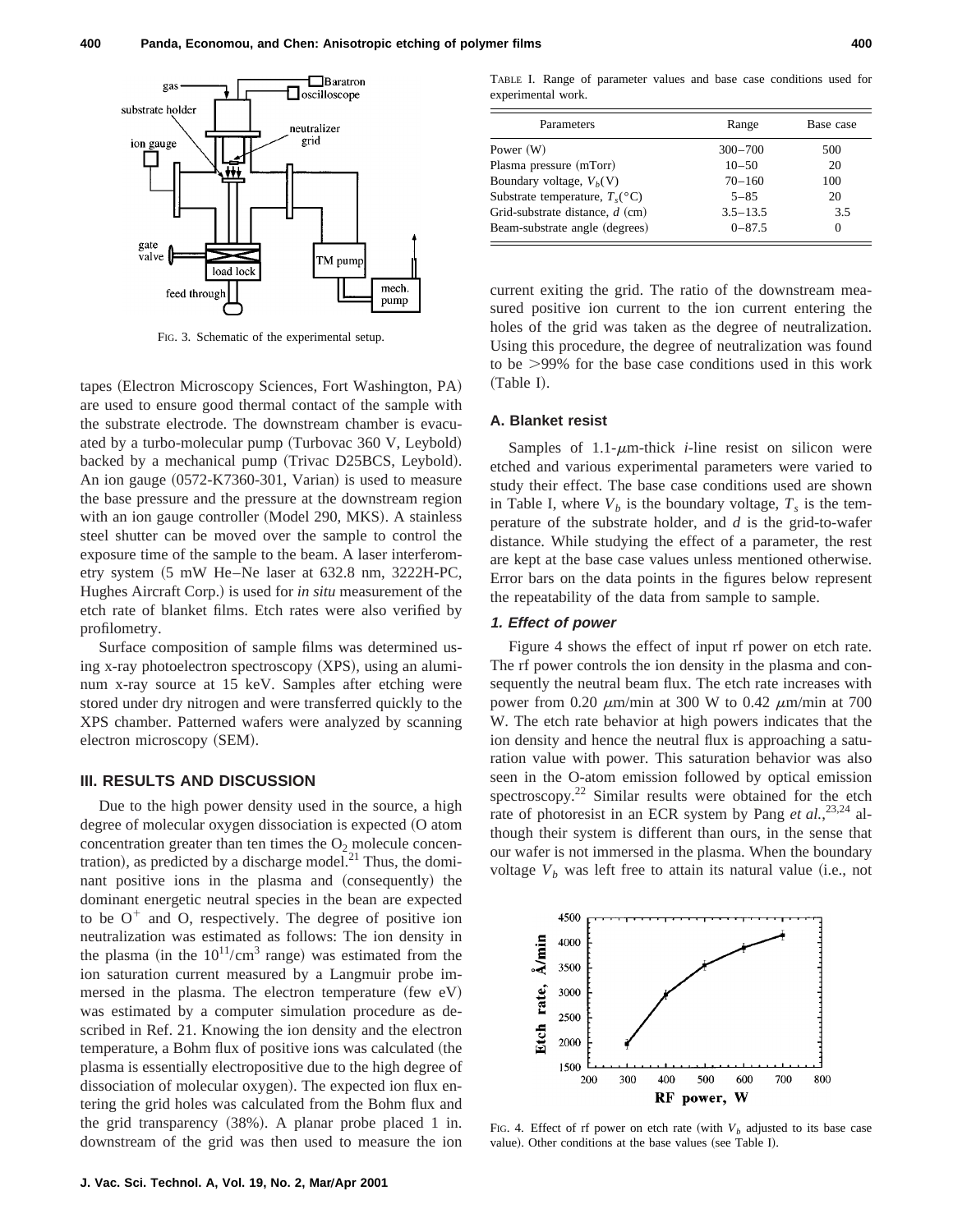

FIG. 5. Effect of plasma gas pressure on etch rate. Other conditions at the FIG. 5. Effect of plasma gas pressure on etch rate. Other conditions at the FIG. 6. Effect of boundary voltage (related to beam energy) on etch rate.<br>Other conditions at the base values (see Table I).

adjusted to the base case value when power was changed), a linear behavior of etch rate with power was obtained, whereby the etch rate increased from 0.20  $\mu$ m/min at 300 W (with a  $V_b$  of 100 V) to 0.60  $\mu$ m/min at 700 W (with a  $V_b$  of 150 V). An increase of etch rate with power was also seen by Chen and Yang. $16$ 

## **2. Effect of pressure**

The effect of pressure in the plasma region on etch rate is shown in Fig. 5. For the conditions used, a maximum of 0.4  $\mu$ m/min is seen at 20 mTorr, increasing from 0.36  $\mu$ m/min at 10 mTorr and decreasing to 0.32  $\mu$ m/min at 50 mTorr. This is probably a manifestation of the behavior of the ion density in the plasma. The measured ion density in the bulk plasma was found to have a shallow maximum with pressure in the 10–50 mTorr range. At lower pressures, the ion density is lower as the gas density is lower. At higher pressures, the electron temperature decreases<sup>25</sup> which causes lower Bohm velocities reducing the ion flux. More importantly, ion density gradients (from the bulk to the surface) become steeper as pressure increases, further reducing the ion flux to surfaces in contact with the plasma. The behavior of ion flux and thus neutral beam flux with pressure is manifested in the behavior of the etch rate. A maximum in polymer etch rate with pressure in oxygen plasmas has been observed by Munoz and Dominguez,<sup>26</sup> Juan and Pang,<sup>24</sup> Hartney *et al.*<sup>27</sup> and Hsiao, Miller, and Kellock.<sup>28</sup> It should be noted, however that, in contrast to our case, in all these studies the sample was immersed in the plasma. Therefore, thermalized oxygen radicals and molecules are expected to play a significant role in these works.

# **3. Effect of boundary voltage**  $(V_b)$

The boundary voltage is a measure of the effective plasma potential. As such it is also a measure of the energy of ions exiting the plasma. Hence the boundary voltage directly affects the neutral beam energy. The etch rate increases with increasing boundary voltage, from 0.29  $\mu$ m/min at 70 V to 0.4  $\mu$ m/min at 130 V, as shown in Fig. 6. The etch rate scales approximately with the square root of the boundary voltage. Similar behavior for polymer in-plasma etch rate versus bias voltage (which is a measure of the ion energy) was observed by Jurgensen, Hutton, and Taylor<sup>29</sup> in a heli-



Other conditions at the base values (see Table I).

con oxygen plasma. Assuming that the expression proposed by Steinbruchel<sup>30</sup> (where the etch yield is proportional to the square root of the ion energy at high ion energies) is valid, it can be hypothesized that the neutral beam energy is directly proportional to  $V_b$ .

# **4. Effect of distance from neutralizer grid (d)**

The effect of sample distance from the neutralizer grid is shown in Fig.  $7(a)$ . The distance was varied using a linear motion feedthrough. The etch rate decreased as the distance between the wafer and the grid was increased, from 0.4  $\mu$ m/ min at 3.5 cm to 0.06  $\mu$ m/min at 13.5 cm. This is probably due to the divergence of the beam. The behavior of the etch rate is not proportional to the inverse of the square of the distance from the source  $(1/r^2$  dependence) as observed by  $Krech<sup>31</sup>$  for etching polymers with an oxygen atom beam. As



FIG. 7. (a) Effect of the distance of wafer from the neutralizer grid on etch rate. Other conditions at the base values (see Table I). (b) Effect on etch uniformity of wafer to neutralizer grid distance. Other conditions at the base values (see Table I).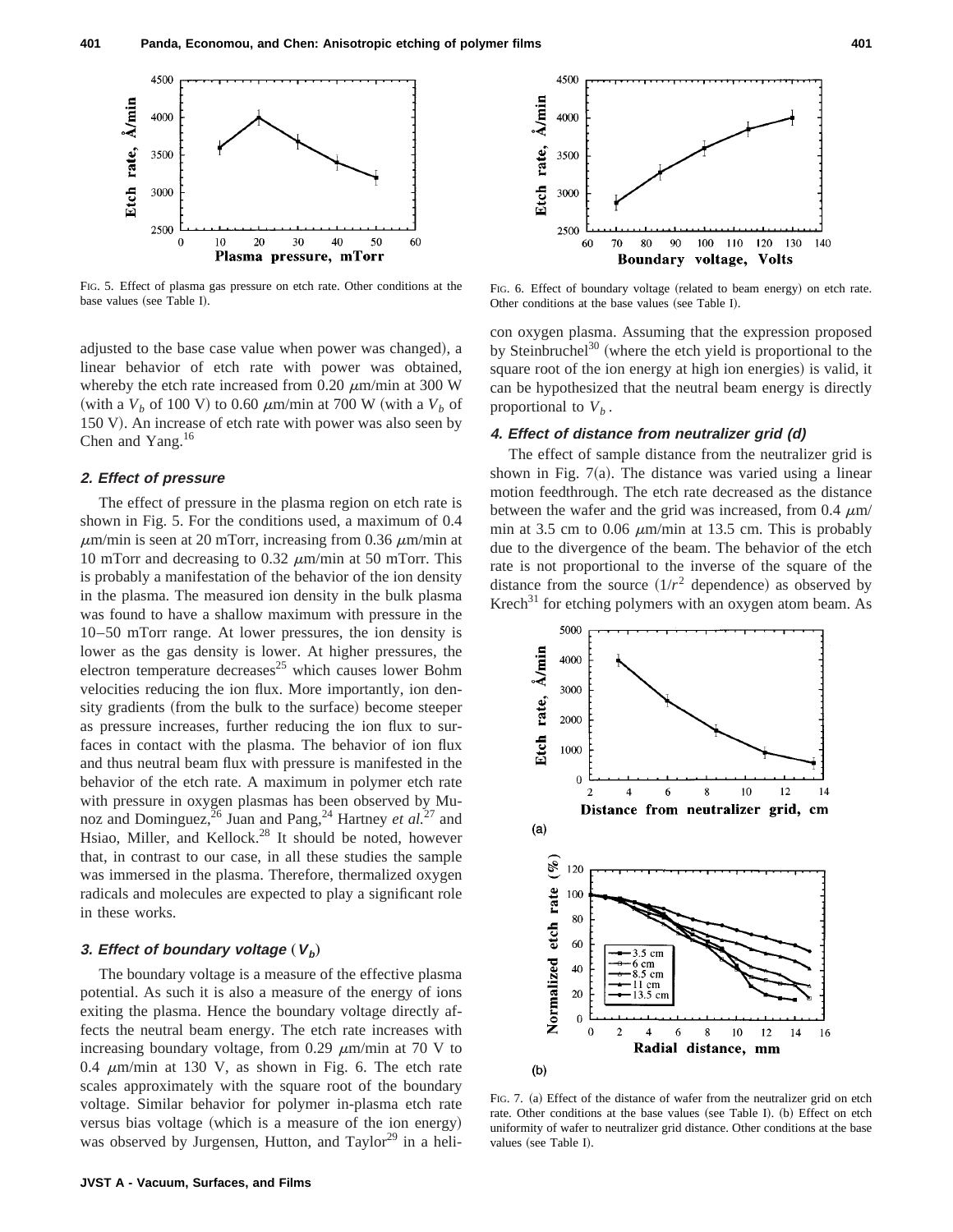

FIG. 8. Effect of substrate holder temperature on etch rate. Other conditions at the base values (see Table I).

seen from Fig.  $7(a)$ , the etch rate is higher than expected from the  $1/r^2$  dependence (being about  $1/r^{1.44}$ ). A similar result was obtained by Giapis, Moore, and Minton $17$  with their hyperthermal F-atom neutral beam etching of Si. They attributed this to a nonlinear flux dependence and/or high ambient (thermalized) F-atom pressure at the wafer region. In our case, the pressure at the wafer region is rather low  $({\sim}10^{-4}$  Torr) and hence the presence of thermalized radicals cannot be a contributing factor. This is corroborated by the lack of dependence of the etch rate on substrate temperature (see Fig. 8). Decreasing etch rates with increasing wafer to source distance have also been observed in other systems. Pang, Sung, and  $\text{K}^2$  found an almost linear decrease in etch rate of resist in an oxygen ECR system. This was attributed to the decrease with distance of ion density which, along with neutrals, contributed to etching. The uniformity of etching is shown in Fig.  $7(b)$ . Better uniformity is obtained at longer distances. Thus, the distance brings about a trade-off between etch rate and uniformity. Pang and co-workers<sup>23</sup> also obtained better uniformity as the wafer to source distance was increased.

#### **5. Effect** of substrate holder temperature  $(T_s)$

For the temperature range used, the etch rate is independent of the wafer temperature as seen from Fig. 8. The thermalized neutral gas density at the wafer is rather low due to low pressures in the downstream (wafer) region  $({\sim}10^{-4}$  Torr). This indicates that etching occurs by the energetic beam, not by thermalized species. This has the important implication, as will be seen later, that undercutting is not a problem in our system.

#### **6. Effect of beam incidence angle**

The etch rate as a function of the angle between the sample surface normal and the beam is shown in Fig. 9. It is seen that the experimental values (symbols) follow a cosine curve (solid line). Gokan, Itoh, and  $\text{Esho}^{32}$  studied the effect of oxygen ion beam angle dependence on the etch rate of different polymers [poly(methylmethacrylate), polyimide and  $AZ1350J$ ] in reactive ion beam etching (RIBE). The etch rate decreased with angle but did not follow a cosine profile. Physical sputtering of Si and metals $33$  gives a maximum in the etch rate with angle (normally in the range  $40^{\circ}$ –60°).



FIG. 9. Effect of beam incidence angle on etch rate. Other conditions at the base values (see Table I).

Chang *et al.*<sup>34</sup> found that the maximum etch yield of Si with Ar<sup>+</sup>, with Cl/Ar<sup>+</sup>=600, was at normal incidence and the yield started decreasing at 30°–40° off-normal angles. They argued that the chemical reactivity of the adsorbed chlorine atoms compensated for the less efficient ion momentum transfer at off-normal incidence. Okano and Horiike<sup>35</sup> studied the angular dependence of the etch rate of Si with (i)  $Ar^+$ , (ii)  $Ar^+$  plus  $Cl^+$ , and (iii)  $Ar^+$  with an independent effusive source of  $Cl_2$ . Subtracting the etch rate profile of case (iii) from that of case (i) gave a profile which followed a cosine curve. This indicated that chemically assisted etching followed a cosine curve. The results of Fig. 9 indicate that in our system, physical sputtering does not play a role.

#### **7. Effect of beam energy on film composition**

High energy  $(\geq 1 \text{ keV})$  Ar ion bombardment has been found to cause polymer degradation.<sup>36</sup> Similar effects were observed in etching of polymers in  $N_2O^{37}$  and  $SF_6^{38}$  plasmas at ion energies of about 150 eV. Volatilization of oxygen, nitrogen and hydrogen, aided by the impact of energetic ions, was found to leave graphitized carbon in the polymer surface layers. The resulting loss of the dielectric insulator property can be an important issue. Joubert *et al.*<sup>38</sup> found polymer degradation in oxygen plasmas when the ion energy was too high, and this was attributed to sputtering being favored over chemical etching at higher energies.

The surface composition of the polymer films used in this work was investigated using XPS to study the effect of bombardment by energetic O-atom neutral beams. As spontaneous etching is not expected in our system, XPS analysis can be expected to give information on the beam-surface interaction. The hydrogen content cannot be measured by XPS and the nitrogen and argon contents were found to be negligible. Only carbon and oxygen peaks were observed in the XPS spectra. The carbon content of a nominally unetched film (it was etched for  $10$  s to remove any surface adsorbed species), corresponding to a value of the boundary voltage  $V_b$  of 0 V, was 73.2%. This increased to 75.2% at  $V_b$  $=70 \text{ V}$  and 77.5% at  $V_b = 100 \text{ V}$  and  $V_b = 125 \text{ V}$ , indicating that for the energies used, graphitization is not a serious problem. Importantly, aluminum was not detected in the film, indicating that contamination from sputtering of the aluminum neutralization grid was not an issue.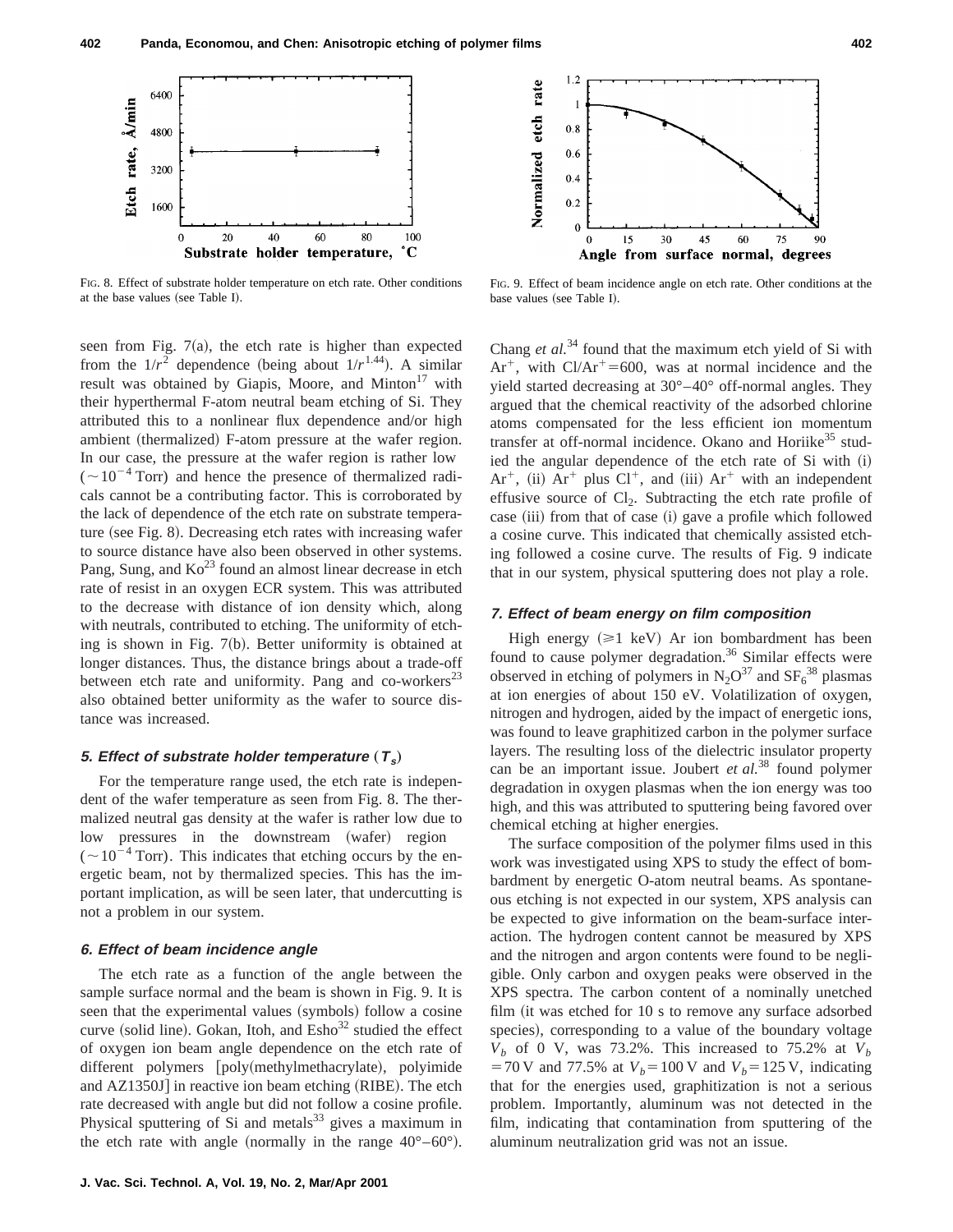

FIG. 10. Effect of feature size on etch depth for two samples. Each sample contained features with width from  $0.2-2 \mu m$ . Other conditions at the base values (see Table I).

#### **B. Patterned resist**

A SiO<sub>2</sub> mask with feature sizes between 2 and 0.2  $\mu$ m on a 1.2- $\mu$ m-thick *i*-line resist coated over silicon was used to study neutral beam etching of patterned films.

### **1. ARDE**

Figure 10 shows the etch depth as a function of feature size for two samples etched to different depths, one being about 0.4  $\mu$ m and the other being about 1.05  $\mu$ m. The etch time for all feature sizes was the same within each of the two samples. In both cases the variation in etch depth is within 6% of the reported value, indicating negligible ARDE. Figure 11 shows a SEM of a patterned wafer with a 0.35  $\mu$ m feature. On the left side of the line there is an open field while on the right side are more (nested) features. The identical etch depths on both sides of the line again show lack of ARDE. ARDE has been observed in etching of polymers in oxygen plasmas.29 Charging of sidewall features may be one of the factors responsible for  $ARDE^{5-8}$  in reactive ion etching (RIE) systems. A neutral beam mitigates any charging problems. The angular distribution of the energetic ions has been identified as another possible cause for ARDE.<sup>4</sup>

#### **2. Anisotropy**

Charging of sidewall features can result in distortion of the wall profile leading to notching, bowing, dovetailing, etc.



FIG. 11. SEM of an etched 0.35  $\mu$ m feature. White marker size is 0.1  $\mu$ m.

As seen from Fig. 11, etching with a neutral beam results in a high degree of anisotropy without any wall profile distortion. Another factor contributing to wall profile distortion is lateral etching by thermalized neutrals causing mask undercut. Unlike in traditional plasma etching systems, in our system the pressure at the wafer region is about two orders of magnitude lower than that in the plasma region. Hence the density of the thermalized neutrals is low, minimizing lateral etching. Anisotropy in RIE and RIBE of polymers with oxygen has been found to increase with ion energy.23,29,32,37 In our work, the beam energy, while sufficient to obtain a high etch rate, was not too high to result in reflection and scattering causing bowing, as was seen by Shimokawa *et al.*<sup>15</sup> In plasma etching, lower pressures bring about higher anisotropy as there are fewer collisions in the sheath and ions arrive at the surface with smaller angular spread. In addition, lower pressures result in lower etchant densities. This may restrict the range of pressures used. In our system, for pressures  $\leq 50$  mtorr, the diameter and aspect ratio of the holes of the grid, rather than pressure, control the collimation of the beam.

## **IV. CONCLUSIONS**

An inductively coupled plasma was used to generate a high energy  $(100s$  of eV) oxygen atom neutral beam. Neutralization of the ions extracted from the plasma was accomplished by grazing angle surface collision with a high aspect ratio aluminum grid. The etching performance of the source was investigated. Blanket *i*-line resist was etched and the effect of different parameters studied. Etch rates up to 0.6  $\mu$ m/min were obtained. The etch rate increased with the input rf power which controlled the beam flux. A square root dependence of the etch rate on the boundary voltage, which is a measure of the beam energy, was observed. The etch rate showed a shallow maximum at about 20 mTorr plasma pressure. The wafer temperature did not have an effect on the etch rate indicating that etching was due to the beam alone and not due to thermalized neutrals. The etch rate decreased with distance from the source but did not follow as strong as a  $1/r^2$  dependence. The behavior of the etch rate with the beam angle followed a cosine curve. XPS analysis indicated that graphitization of the polymer was not a problem for the beam energies used. Also, Al could not be detected on the etched wafers by XPS, indicating that sputtering of the grid was not occurring. Patterned wafers with feature sizes 0.2–2  $\mu$ m were etched. For the aspect ratios used (~5), there was hardly any aspect ratio dependence on etch rate. A high degree of anisotropy in etched features was obtained and there was no undercut. The degree of neutralization of the extracted ions was estimated to be greater than 99% at the base case conditions used in this work (Table I).

# **ACKNOWLEDGMENTS**

Work at the University of Houston was supported by the State of Texas through the Texas Advanced Technology Program and the National Science Foundation (CTS-9713262).